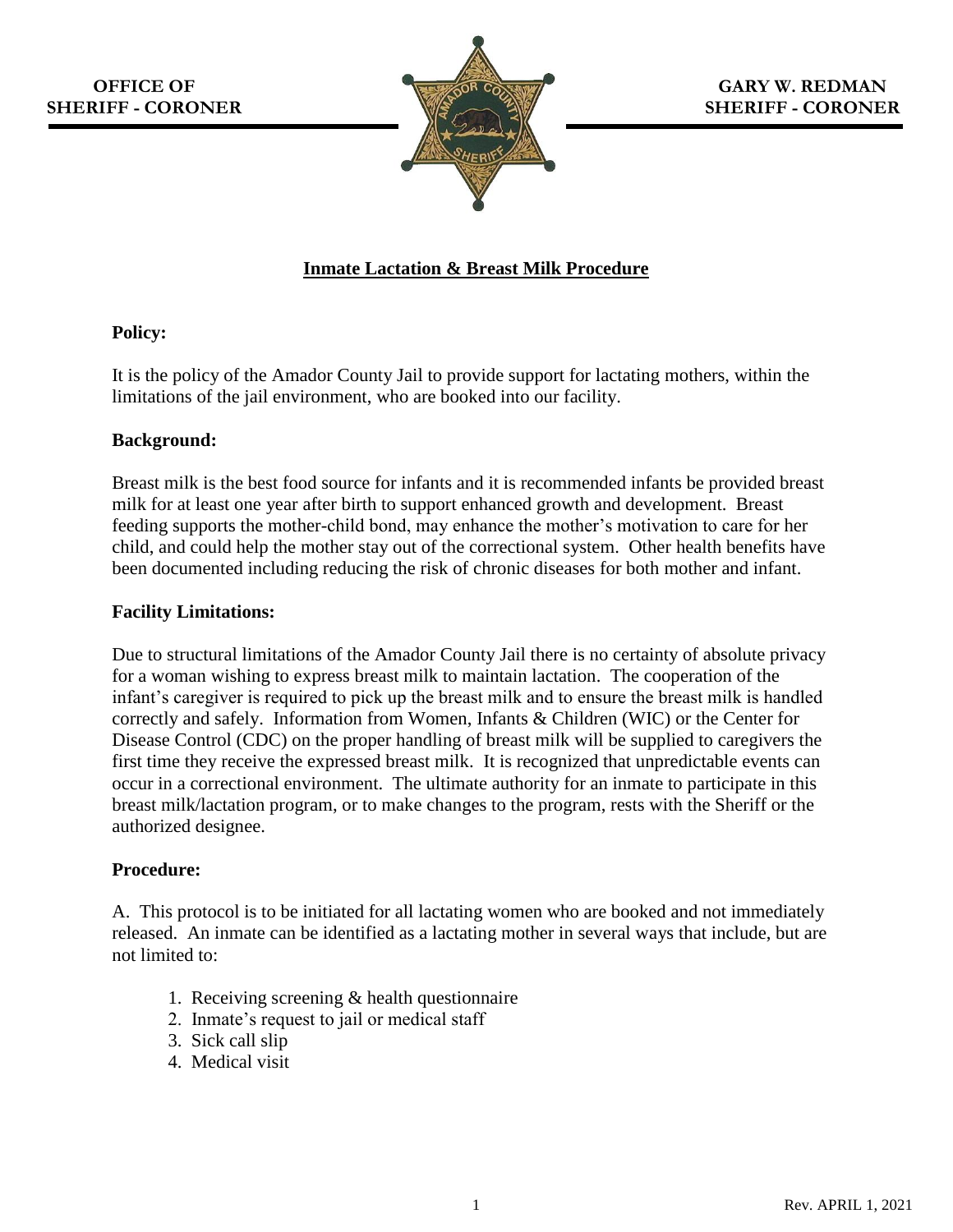B. The jail's medical provider should be contacted for a determination of medical appropriateness prior to allowing an inmate access to a breast pump.

C. If determined to be medically appropriate, and the inmate's institutional behavior or classification does not preclude access, an inmate shall be permitted to access a breast pump, under conditions approved by medical and custodial staff. Inmates may express breast milk at any time of the day, except during facility lockdowns, facility emergencies, headcounts, and meals. The on-duty Correctional Sergeant may make special provisions on a case-by-case basis.

D. When a lactating mother is received at the facility, correctional staff should contact WIC to request a consultation for the inmate with WIC's Certified Lactation Counselor. WIC can provide the inmate with resource information, education materials, and support services that can benefit the inmate while in custody and when released from the facility.

E. An area affording the inmate privacy, without compromising security, should be sought. Only female Correctional Officers should participate in supervising inmates during breast pumping, unless an exigent security arises requiring immediate action by male staff members to ensure the safety and security of the facility. A sheet, blanket, or other appropriate cover may be utilized by an inmate during pumping unless a security concern exists. Such concerns and restrictions shall be documented.

F. The use of prescription and illicit drugs by a lactating mother can present a risk to developing children. To reduce the risk of harm to the child all inmates seeking to have expressed breast milk released outside the facility will be subject to drug screening by the jail's medical provider. Pumped breast milk will not be released to a care giver outside the Amador County Jail without written authorization from a competent medical authority. Additional drug screening may occur at any time as determined by medical staff, the Corrections Captain, or authorized designee. If an inmate is receiving treatment from Amador County Behavioral Health or another mental health provider, the opinion of the involved worker, psychologist, or psychiatrist should be sought prior to approving the inmate's participation in the program.

G. All inmates wishing to have breast milk released to a party outside the facility will be required to review and sign the "Authorization and Consent for the Sheriff's Office to Assume Custody & Release of Inmate Breast Milk" form. A new form will be required for every new period of incarceration. Up to three persons authorized to receive the inmate's breast milk may be listed on the form. Inmates shall be informed that they may withdraw consent at any time and any changes to the list of authorized recipients will require the completion of a new form.

H. Inmates approved to pump breast milk will be supplied with a "single use pump" or "kit" to be utilized with an electric pump. Sterile disposable storage bags will be provided to the inmate for storage of the pumped breast milk. The inmate should be notified that medical staff or the Lactation Consultant from WIC is available to assist them if needed. The Lactation Consultant,